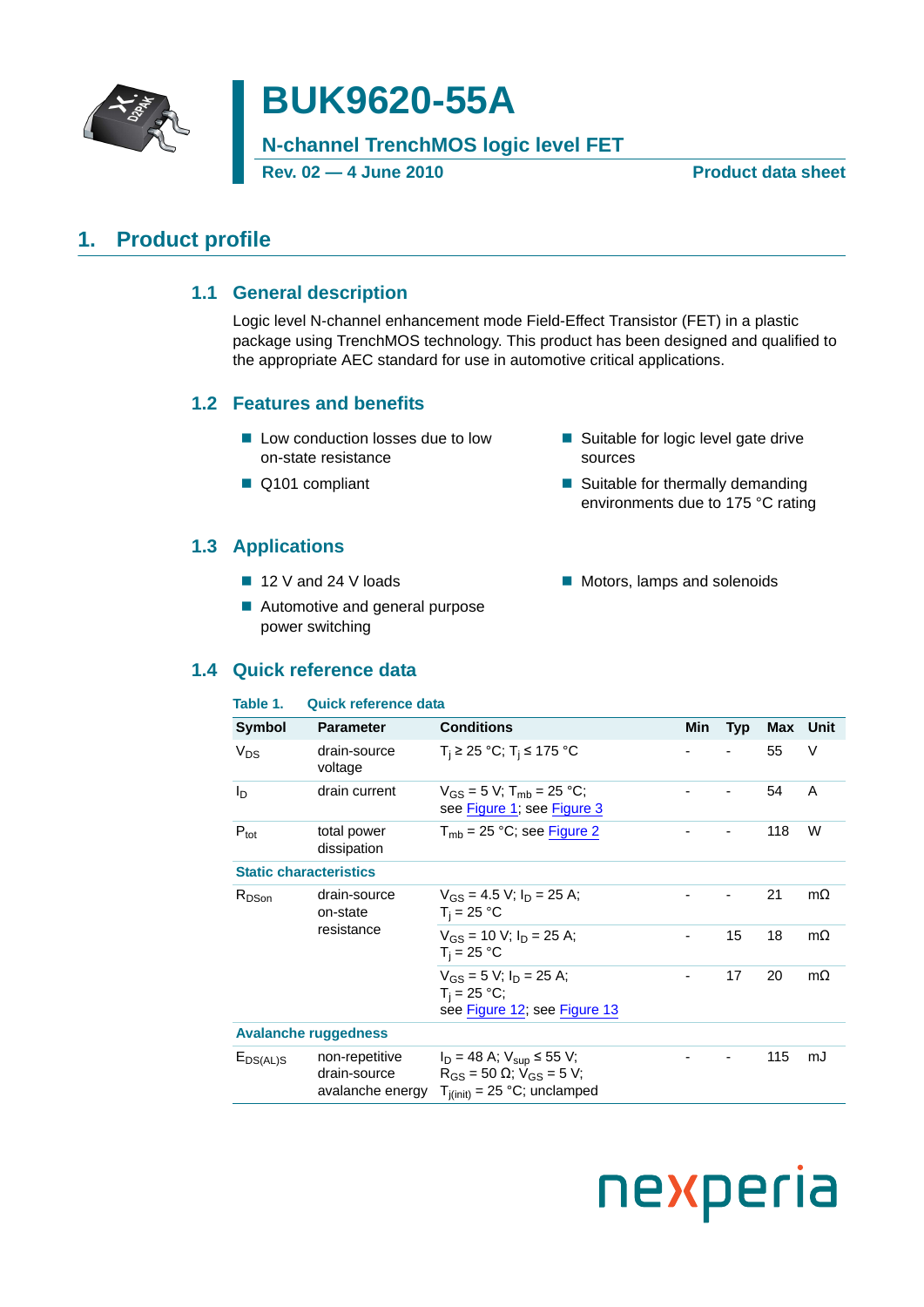# **N-channel TrenchMOS logic level FET**

# <span id="page-1-0"></span>**2. Pinning information**

| Table 2. |        | <b>Pinning information</b>           |                           |                       |
|----------|--------|--------------------------------------|---------------------------|-----------------------|
| Pin      | Symbol | <b>Description</b>                   | <b>Simplified outline</b> | <b>Graphic symbol</b> |
| 1        | G      | gate                                 |                           |                       |
| 2        | D      | drain                                | mb                        | D                     |
| 3        | S      | source                               |                           |                       |
| mb       | D      | mounting base; connected to<br>drain | ш<br>2<br>3               | mbb076<br>S           |
|          |        |                                      | <b>SOT404 (D2PAK)</b>     |                       |

# <span id="page-1-1"></span>**3. Ordering information**

| <b>Ordering information</b><br>Table 3. |             |                                                                                            |                |  |  |
|-----------------------------------------|-------------|--------------------------------------------------------------------------------------------|----------------|--|--|
| Type number                             | Package     |                                                                                            |                |  |  |
|                                         | <b>Name</b> | <b>Description</b>                                                                         | <b>Version</b> |  |  |
| BUK9620-55A                             | D2PAK       | plastic single-ended surface-mounted package (D2PAK); 3 leads SOT404<br>(one lead cropped) |                |  |  |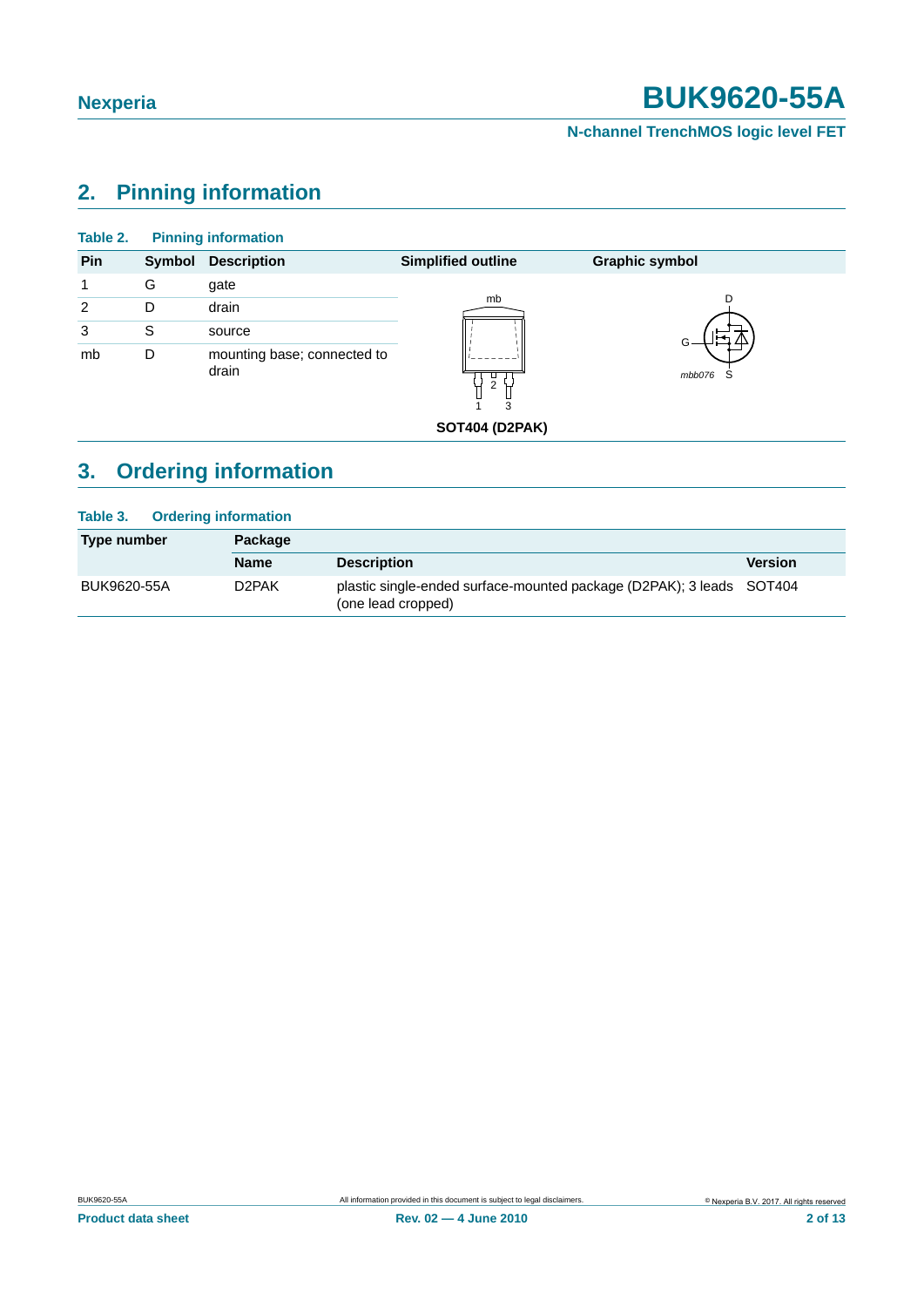- - 115 mJ

**N-channel TrenchMOS logic level FET**

# <span id="page-2-2"></span>**4. Limiting values**

### **Table 4. Limiting values**

*In accordance with the Absolute Maximum Rating System (IEC 60134).*

| <b>Symbol</b>               | <b>Parameter</b>            | <b>Conditions</b>                                                       | Min   | <b>Typ</b>               | <b>Max</b> | Unit        |
|-----------------------------|-----------------------------|-------------------------------------------------------------------------|-------|--------------------------|------------|-------------|
| $V_{DS}$                    | drain-source voltage        | $T_i$ ≥ 25 °C; T <sub>i</sub> ≤ 175 °C                                  |       | ٠                        | 55         | $\vee$      |
| <b>V<sub>DGR</sub></b>      | drain-gate voltage          | $R_{GS}$ = 20 k $\Omega$                                                | ٠     | ۰                        | 55         | V           |
| $V_{GS}$                    | gate-source voltage         |                                                                         | $-10$ | $\blacksquare$           | 10         | V           |
| l <sub>D</sub>              | drain current               | $T_{\rm mb}$ = 100 °C; $V_{\rm GS}$ = 5 V; see Figure 1                 |       | ۰                        | 38         | A           |
|                             |                             | $T_{\rm mb}$ = 25 °C; $V_{\rm GS}$ = 5 V;<br>see Figure 1; see Figure 3 |       |                          | 54         | A           |
| <b>I</b> <sub>DM</sub>      | peak drain current          | $T_{mb}$ = 25 °C; t <sub>p</sub> ≤ 10 µs; pulsed;<br>see Figure 3       |       | ۰                        | 217        | A           |
| $P_{\text{tot}}$            | total power dissipation     | $T_{mb}$ = 25 °C; see Figure 2                                          |       | ۰                        | 118        | W           |
| $T_{\text{stg}}$            | storage temperature         |                                                                         | $-55$ | $\overline{\phantom{a}}$ | 175        | °C          |
| $T_{j}$                     | junction temperature        |                                                                         | $-55$ | $\overline{\phantom{a}}$ | 175        | $^{\circ}C$ |
| <b>V<sub>GSM</sub></b>      | peak gate-source<br>voltage | pulsed; $t_p \le 50$ µs                                                 | $-15$ | $\overline{\phantom{a}}$ | 15         | V           |
| Source-drain diode          |                             |                                                                         |       |                          |            |             |
| l <sub>S</sub>              | source current              | $T_{\rm mb}$ = 25 °C                                                    | ٠     | ٠                        | 54         | A           |
| $I_{SM}$                    | peak source current         | $t_p$ = 10 µs; pulsed; $T_{mb}$ = 25 °C                                 |       | ۰                        | 217        | A           |
| <b>Avalanche ruggedness</b> |                             |                                                                         |       |                          |            |             |

EDS(AL)S non-repetitive drain-source avalanche energy







<span id="page-2-1"></span><span id="page-2-0"></span>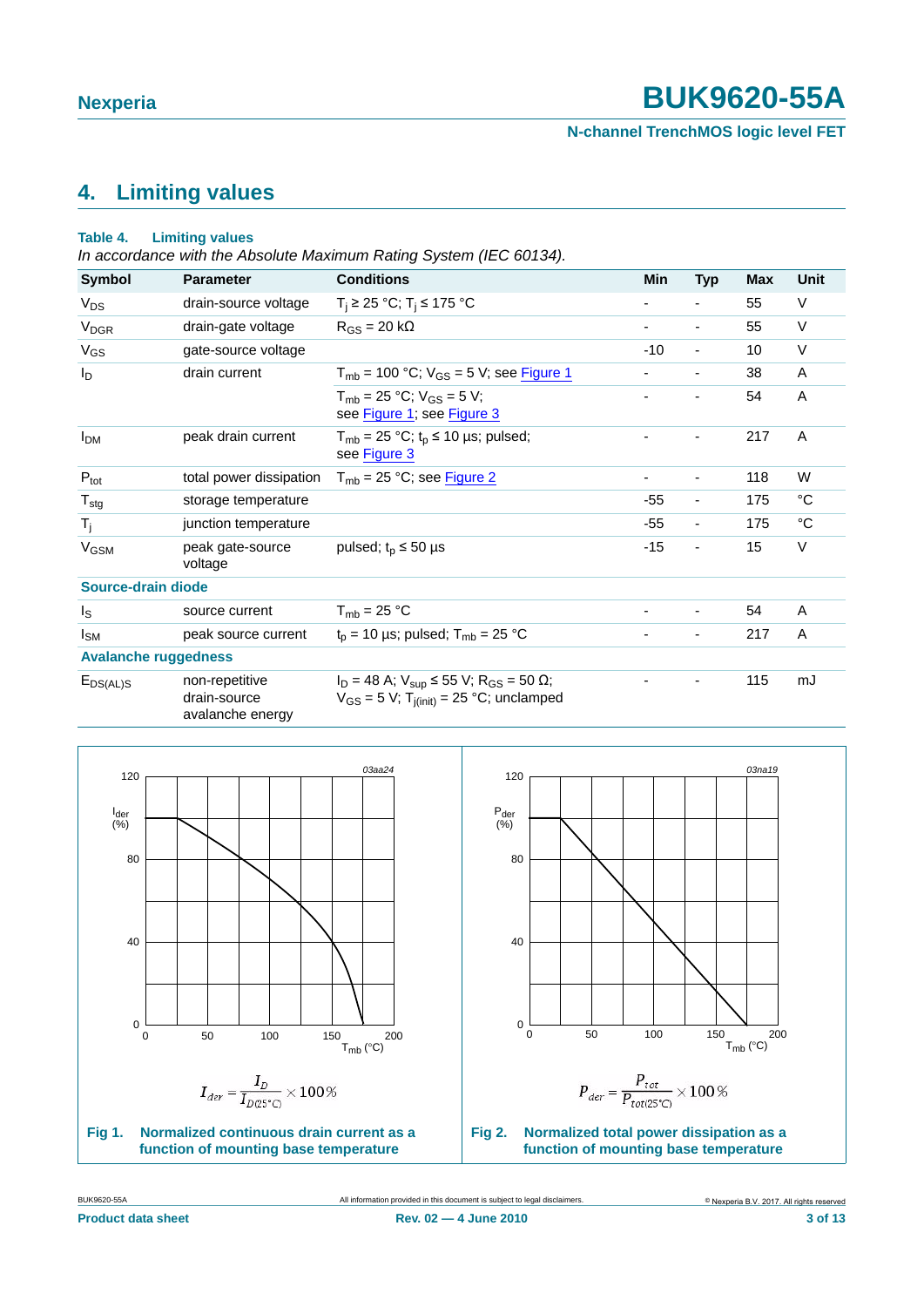### **N-channel TrenchMOS logic level FET**



# <span id="page-3-2"></span><span id="page-3-0"></span>**5. Thermal characteristics**

### **Table 5. Thermal characteristics**

| <b>Symbol</b>  | <b>Parameter</b>                                        | <b>Conditions</b>                                                       | Min | Typ                      | Max | Unit |
|----------------|---------------------------------------------------------|-------------------------------------------------------------------------|-----|--------------------------|-----|------|
| $R_{th(i-mb)}$ | thermal resistance<br>from junction to<br>mounting base | see Figure 4                                                            | ٠   | $\overline{\phantom{a}}$ | 1.2 | K/W  |
| $R_{th(j-a)}$  | thermal resistance<br>from junction to<br>ambient       | mounted on printed-circuit board;<br>SOT404 package ; minimum footprint | ٠   | 50                       | ۰   | K/W  |

<span id="page-3-1"></span>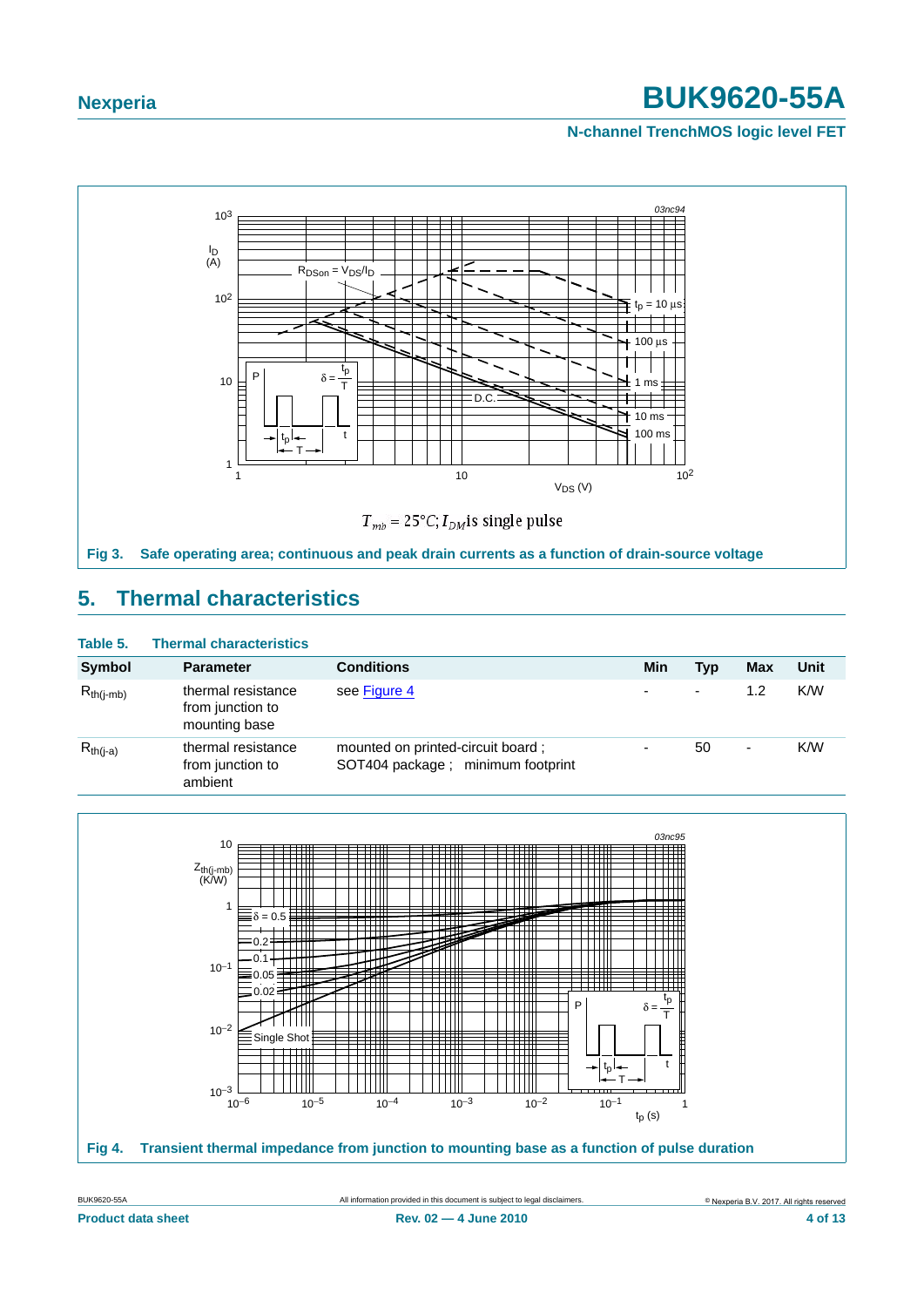# <span id="page-4-0"></span>**6. Characteristics**

| Table 6.                  | <b>Characteristics</b>           |                                                                                                 |                              |                          |                              |             |
|---------------------------|----------------------------------|-------------------------------------------------------------------------------------------------|------------------------------|--------------------------|------------------------------|-------------|
| <b>Symbol</b>             | <b>Parameter</b>                 | <b>Conditions</b>                                                                               | Min                          | <b>Typ</b>               | <b>Max</b>                   | <b>Unit</b> |
|                           | <b>Static characteristics</b>    |                                                                                                 |                              |                          |                              |             |
| $V_{(BR)DSS}$             | drain-source                     | $I_D = 0.25$ mA; $V_{GS} = 0$ V; T <sub>i</sub> = 25 °C                                         | 55                           | $\overline{\phantom{a}}$ | $\qquad \qquad \blacksquare$ | V           |
|                           | breakdown voltage                | $I_D = 0.25$ mA; $V_{GS} = 0$ V; T <sub>i</sub> = -55 °C                                        | 50                           | $\overline{\phantom{a}}$ | $\overline{\phantom{a}}$     | V           |
| $V_{GS(th)}$              | gate-source threshold<br>voltage | $I_D = 1$ mA; $V_{DS} = V_{GS}$ ; T <sub>i</sub> = 175 °C;<br>see Figure 11                     | 0.5                          |                          | $\overline{\phantom{a}}$     | V           |
|                           |                                  | $I_D = 1$ mA; $V_{DS} = V_{GS}$ ; T <sub>i</sub> = 25 °C;<br>see Figure 11                      | 1                            | 1.5                      | $\overline{c}$               | $\vee$      |
|                           |                                  | $I_D = 1$ mA; $V_{DS} = V_{GS}$ ; T <sub>i</sub> = -55 °C;<br>see Figure 11                     | ÷,                           | $\blacksquare$           | 2.3                          | V           |
| <b>I</b> <sub>DSS</sub>   | drain leakage current            | $V_{DS}$ = 55 V; V <sub>GS</sub> = 0 V; T <sub>i</sub> = 25 °C                                  | $\overline{\phantom{0}}$     | 0.05                     | 10                           | μA          |
|                           |                                  | $V_{DS}$ = 55 V; V <sub>GS</sub> = 0 V; T <sub>i</sub> = 175 °C                                 | $\overline{\phantom{0}}$     | $\overline{\phantom{a}}$ | 500                          | μA          |
| I <sub>GSS</sub>          | gate leakage current             | $V_{DS} = 0$ V; $V_{GS} = 10$ V; T <sub>i</sub> = 25 °C                                         | $\overline{\phantom{0}}$     | $\overline{c}$           | 100                          | nA          |
|                           |                                  | $V_{DS} = 0$ V; $V_{GS} = -10$ V; T <sub>i</sub> = 25 °C                                        | $\overline{\phantom{a}}$     | $\overline{2}$           | 100                          | nA          |
| R <sub>DSon</sub>         | drain-source on-state            | $V_{GS}$ = 4.5 V; $I_D$ = 25 A; T <sub>i</sub> = 25 °C                                          | $\blacksquare$               | $\overline{\phantom{a}}$ | 21                           | $m\Omega$   |
|                           | resistance                       | $V_{GS}$ = 5 V; I <sub>D</sub> = 25 A; T <sub>i</sub> = 175 °C;<br>see Figure 12; see Figure 13 | $\overline{\phantom{a}}$     | $\overline{\phantom{a}}$ | 40                           | $m\Omega$   |
|                           |                                  | $V_{GS}$ = 10 V; $I_D$ = 25 A; T <sub>i</sub> = 25 °C                                           | $\qquad \qquad \blacksquare$ | 15                       | 18                           | $m\Omega$   |
|                           |                                  | $V_{GS} = 5 V$ ; $I_D = 25 A$ ; $T_i = 25 °C$ ;<br>see Figure 12; see Figure 13                 | $\qquad \qquad \blacksquare$ | 17                       | 20                           | $m\Omega$   |
|                           | <b>Dynamic characteristics</b>   |                                                                                                 |                              |                          |                              |             |
| $C_{iss}$                 | input capacitance                | $V_{GS} = 0$ V; $V_{DS} = 25$ V; f = 1 MHz;                                                     | $\qquad \qquad \blacksquare$ | 1660                     | 2210                         | рF          |
| $\mathrm{C_{oss}}$        | output capacitance               | $T_i = 25$ °C; see Figure 14                                                                    | ä,                           | 290                      | 346                          | pF          |
| $\mathbf{C}_{\text{rss}}$ | reverse transfer<br>capacitance  |                                                                                                 |                              | 194                      | 266                          | pF          |
| $t_{d(on)}$               | turn-on delay time               | $V_{DS}$ = 30 V; R <sub>L</sub> = 1.2 $\Omega$ ; V <sub>GS</sub> = 5 V;                         | $\blacksquare$               | 19                       | $\overline{\phantom{a}}$     | ns          |
| $t_r$                     | rise time                        | $R_{G(ext)} = 10$ Ω; T <sub>i</sub> = 25 °C                                                     | $\blacksquare$               | 124                      | $\blacksquare$               | ns          |
| $t_{d(off)}$              | turn-off delay time              |                                                                                                 | $\overline{\phantom{a}}$     | 92                       | $\overline{\phantom{a}}$     | ns          |
| t <sub>f</sub>            | fall time                        |                                                                                                 | $\overline{\phantom{m}}$     | 93                       | $\blacksquare$               | ns          |
| L <sub>D</sub>            | internal drain<br>inductance     | from drain lead 6 mm from package to<br>centre of die ; $T_i = 25$ °C                           | ÷,                           | 4.5                      | $\overline{\phantom{a}}$     | nH          |
|                           |                                  | from upper edge of drain mounting base<br>to centre of die ; $T_i = 25$ °C                      |                              | 2.5                      |                              | nH          |
| $L_{S}$                   | internal source<br>inductance    | from source lead to source bond pad;<br>$T_i = 25 °C$                                           |                              | 7.5                      |                              | nH          |
|                           | Source-drain diode               |                                                                                                 |                              |                          |                              |             |
| $V_{SD}$                  | source-drain voltage             | $I_S = 25$ A; $V_{GS} = 0$ V; T <sub>i</sub> = 25 °C;<br>see Figure 15                          |                              | 0.85                     | 1.2                          | V           |
| $t_{rr}$                  | reverse recovery time            | $I_S = 20$ A; dl <sub>S</sub> /dt = -100 A/µs;                                                  | -                            | 52                       | $\qquad \qquad \blacksquare$ | ns          |
| $Q_{r}$                   | recovered charge                 | $V_{GS}$ = -10 V; $V_{DS}$ = 30 V; T <sub>i</sub> = 25 °C                                       |                              | 81                       | $\blacksquare$               | nC          |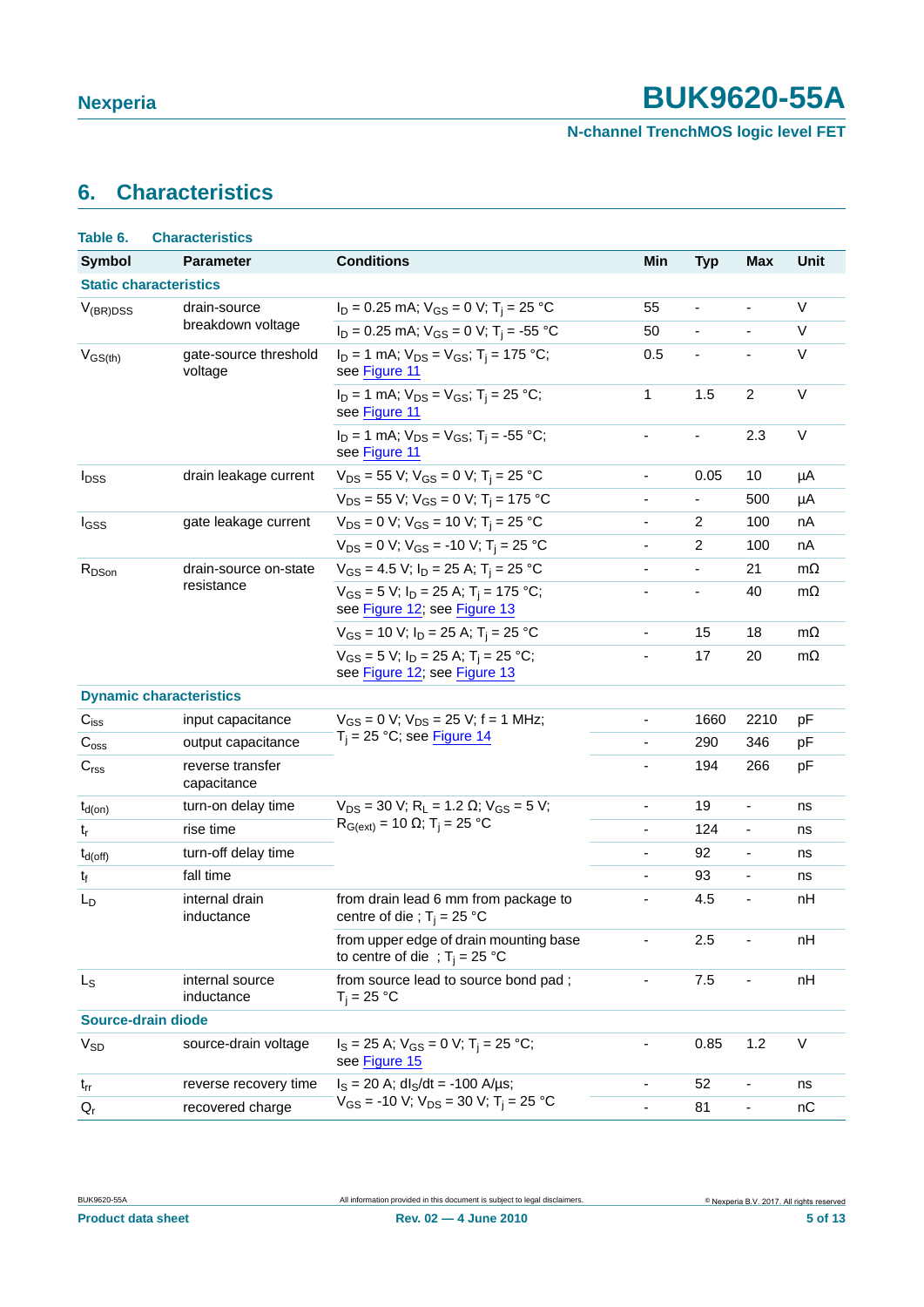### **N-channel TrenchMOS logic level FET**

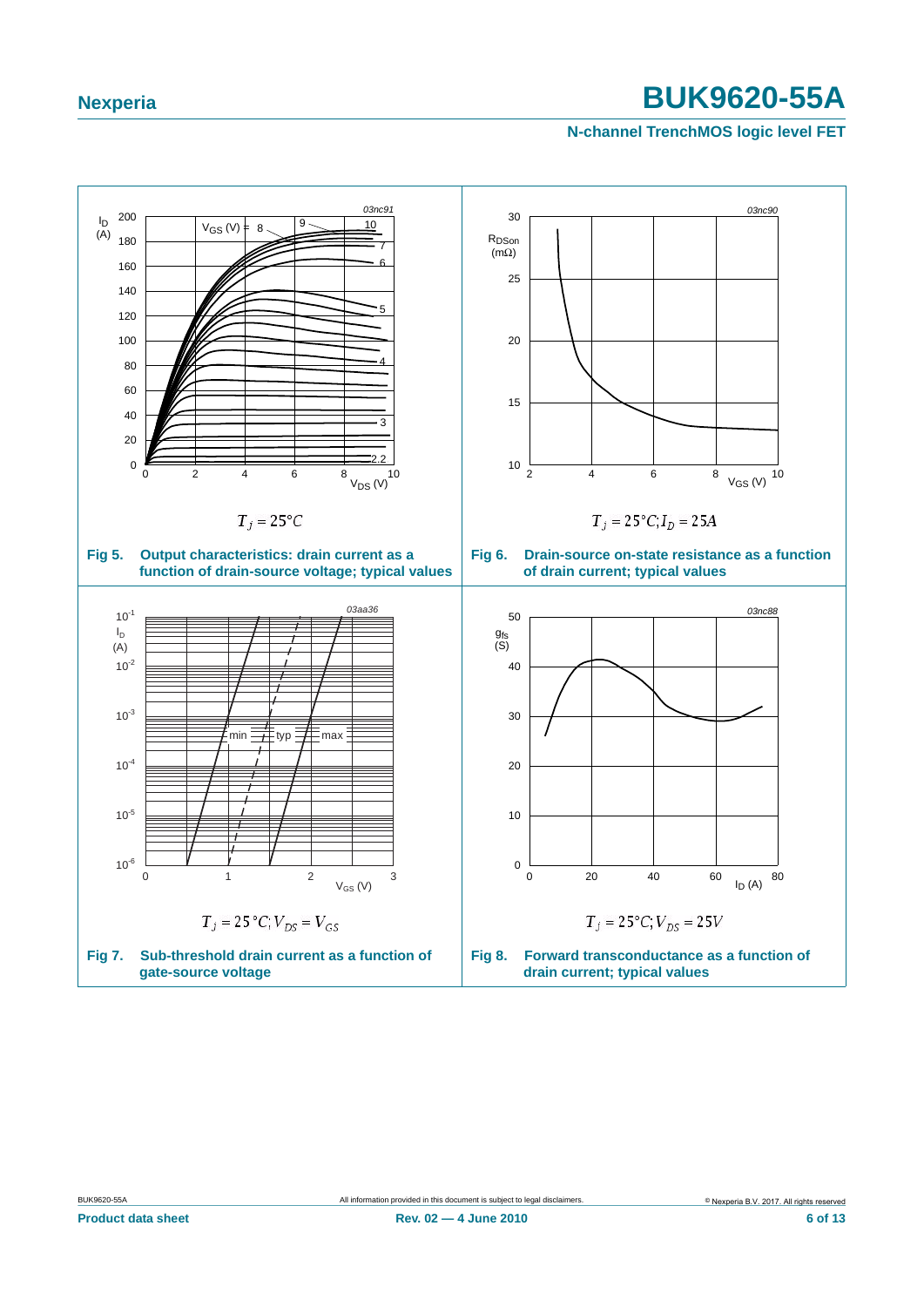### <span id="page-6-0"></span>**N-channel TrenchMOS logic level FET**

<span id="page-6-1"></span>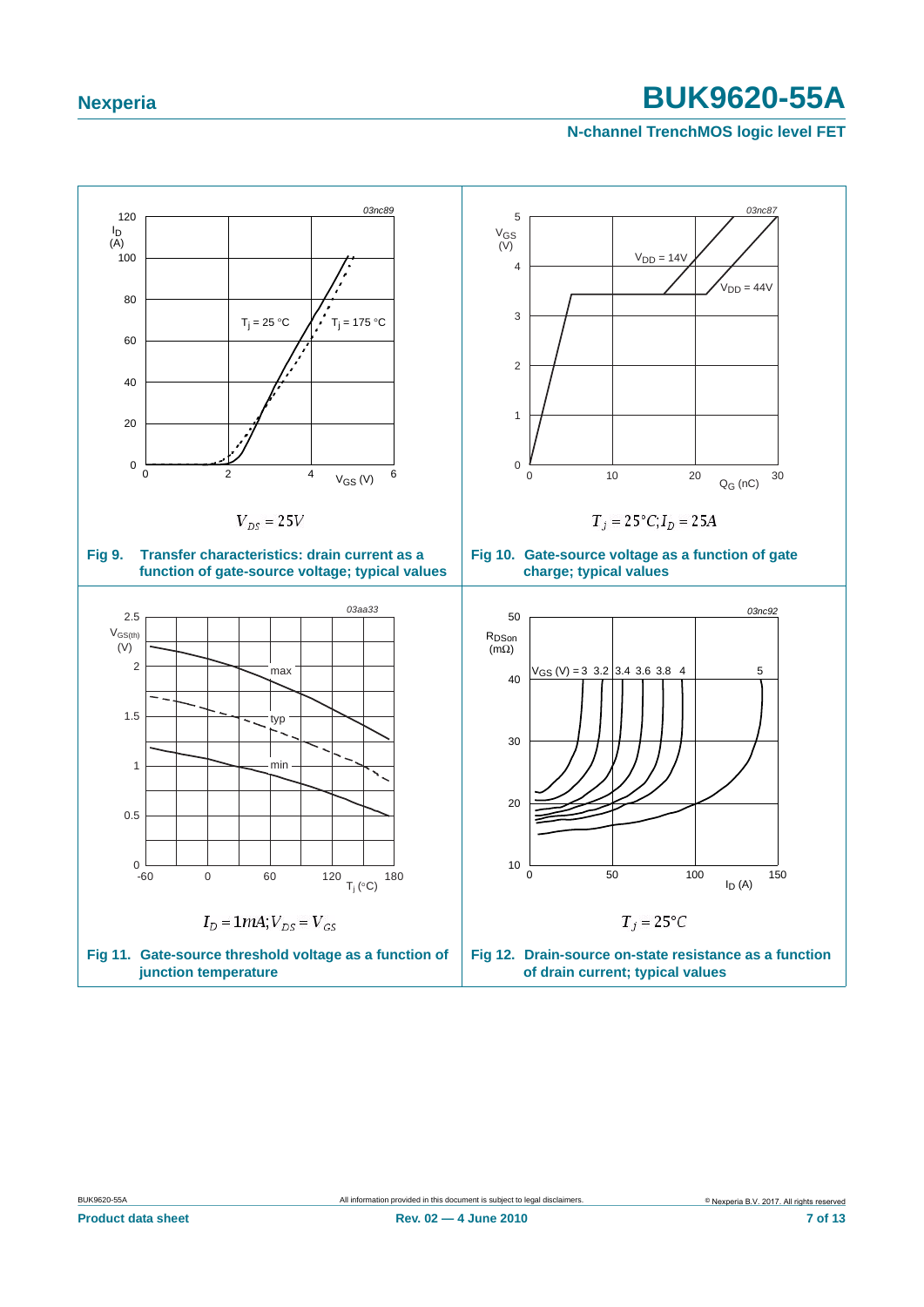### <span id="page-7-1"></span>**N-channel TrenchMOS logic level FET**

<span id="page-7-2"></span><span id="page-7-0"></span>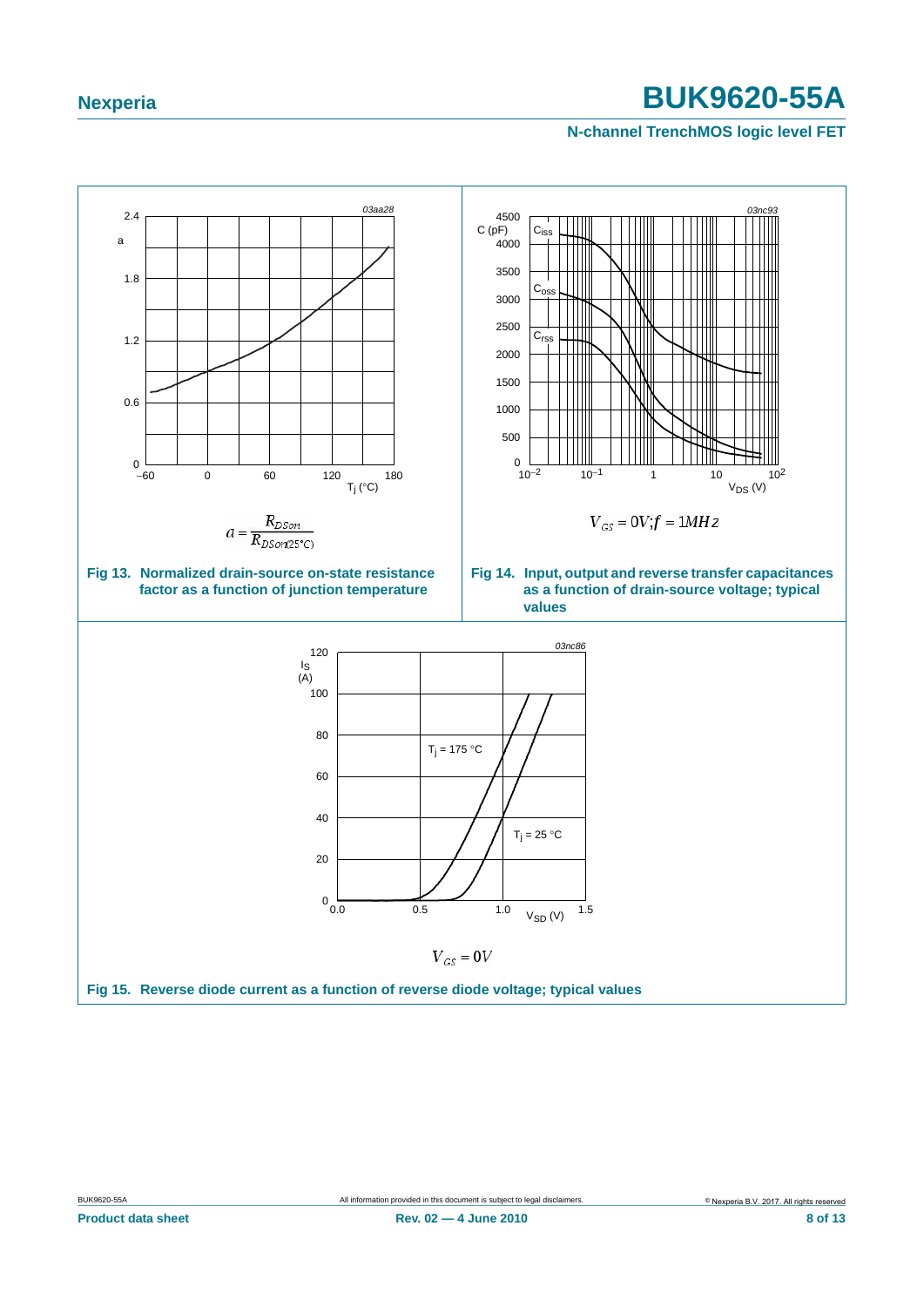### **N-channel TrenchMOS logic level FET**

# <span id="page-8-0"></span>**7. Package outline**



### **Fig 16. Package outline SOT404 (D2PAK)**

**Product data sheet Rev. 02 — 4 June 2010 9 of 13**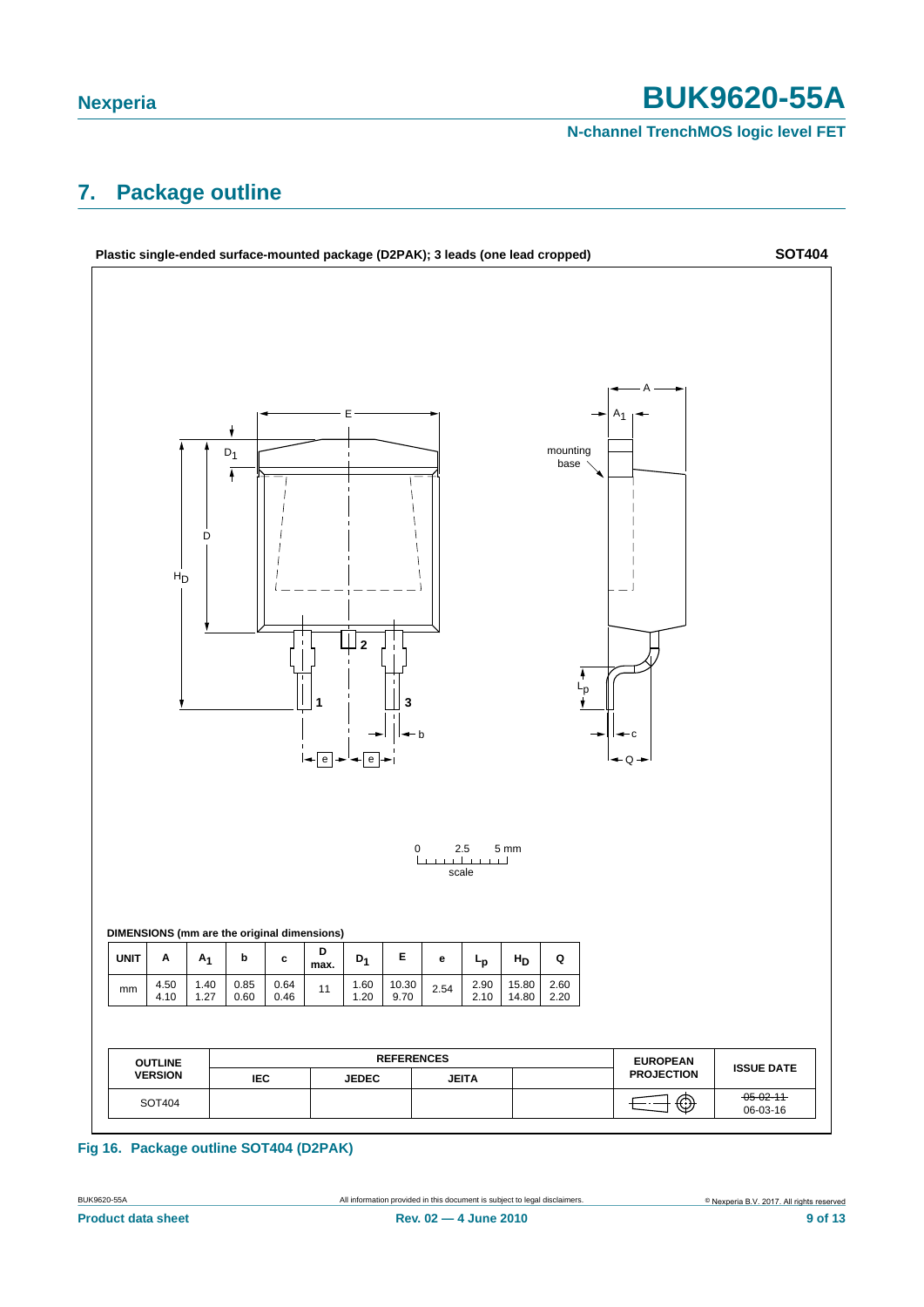# <span id="page-9-0"></span>**8. Revision history**

| <b>Revision history</b><br>Table 7.     |                                                                                                                          |                                                                          |                          |                     |  |  |
|-----------------------------------------|--------------------------------------------------------------------------------------------------------------------------|--------------------------------------------------------------------------|--------------------------|---------------------|--|--|
| Document ID                             | Release date                                                                                                             | Data sheet status                                                        | <b>Change notice</b>     | <b>Supersedes</b>   |  |  |
| BUK9620-55A v.2                         | 20100604                                                                                                                 | Product data sheet                                                       |                          | BUK9520 9620 55A-01 |  |  |
| Modifications:                          | • The format of this data sheet has been redesigned to comply with the new identity guidelines<br>of NXP Semiconductors. |                                                                          |                          |                     |  |  |
|                                         | • Legal texts have been adapted to the new company name where appropriate.                                               |                                                                          |                          |                     |  |  |
|                                         |                                                                                                                          | • Type number BUK9620-55A separated from data sheet BUK9520_9620_55A-01. |                          |                     |  |  |
| BUK9520 9620 55A-01<br>(9397 750 07794) | 20010129                                                                                                                 | <b>Product Specification</b>                                             | $\overline{\phantom{a}}$ | ۰                   |  |  |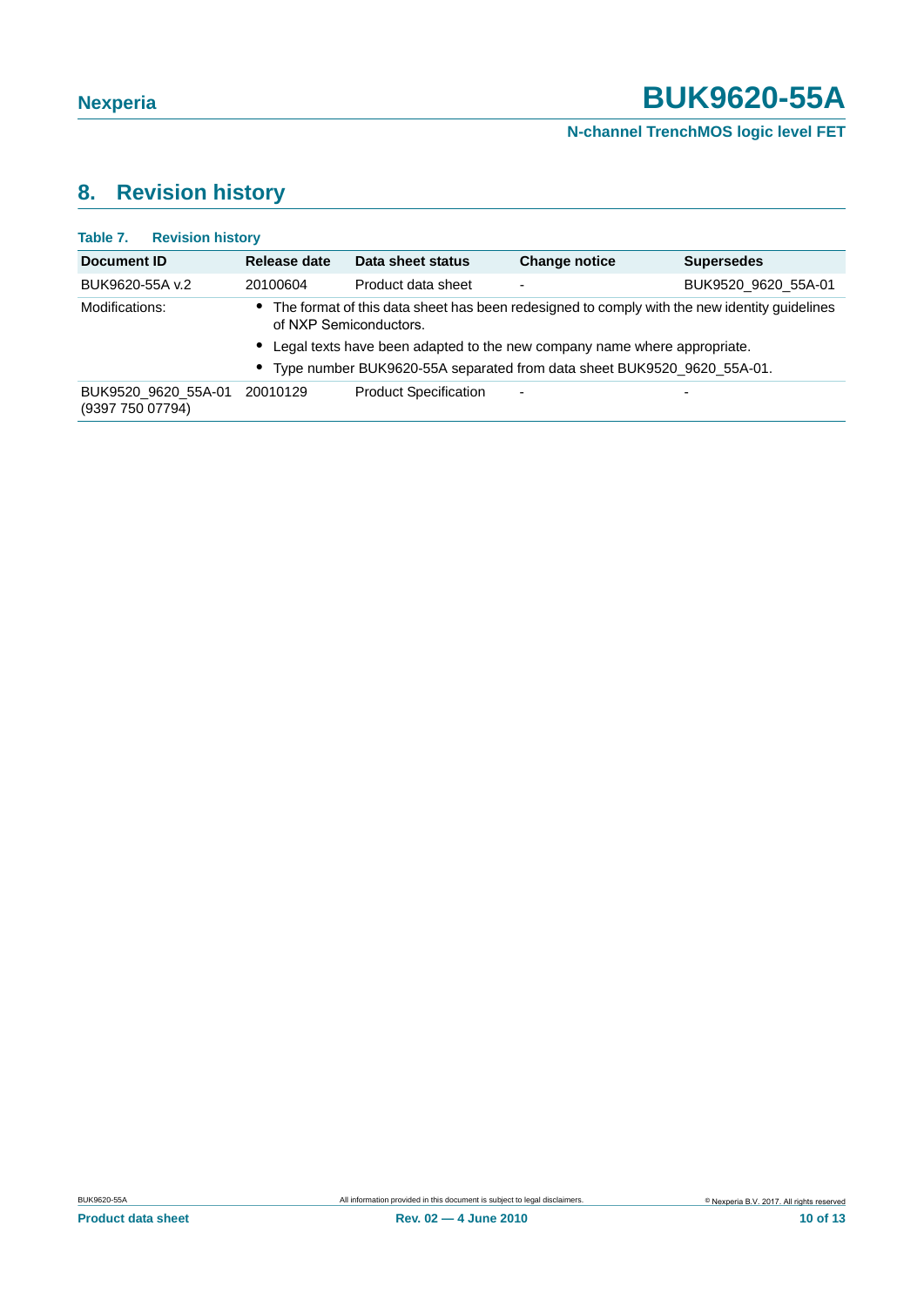# <span id="page-10-3"></span>**9. Legal information**

## <span id="page-10-4"></span>**9.1 Data sheet status**

| Document status[1][2]          | <b>Product status</b> <sup>[3]</sup> | <b>Definition</b>                                                                     |
|--------------------------------|--------------------------------------|---------------------------------------------------------------------------------------|
| Objective [short] data sheet   | Development                          | This document contains data from the objective specification for product development. |
| Preliminary [short] data sheet | Qualification                        | This document contains data from the preliminary specification.                       |
| Product [short] data sheet     | Production                           | This document contains the product specification.                                     |

<span id="page-10-0"></span>[1] Please consult the most recently issued document before initiating or completing a design.

<span id="page-10-1"></span>[2] The term 'short data sheet' is explained in section "Definitions"

<span id="page-10-2"></span>[3] The product status of device(s) described in this document may have changed since this document was published and may differ in case of multiple devices. The latest product<br>status information is available on the Intern

### <span id="page-10-5"></span>**9.2 Definitions**

**Draft** — The document is a draft version only. The content is still under internal review and subject to formal approval, which may result in modifications or additions. Nexperia does not give any representations or warranties as to the accuracy or completeness of information included herein and shall have no liability for the consequences of use of such information.

**Short data sheet** — A short data sheet is an extract from a full data sheet with the same product type number(s) and title. A short data sheet is intended for quick reference only and should not be relied upon to contain detailed and full information. For detailed and full information see the relevant full data sheet, which is available on request via the local Nexperia sales office. In case of any inconsistency or conflict with the short data sheet, the full data sheet shall prevail.

**Product specification** — The information and data provided in a Product data sheet shall define the specification of the product as agreed between Nexperia and its customer, unless Nexperia and

customer have explicitly agreed otherwise in writing. In no event however, shall an agreement be valid in which the Nexperia product is deemed to offer functions and qualities beyond those described in the Product data sheet.

# <span id="page-10-6"></span>**9.3 Disclaimers**

**Limited warranty and liability** — Information in this document is believed to be accurate and reliable. However, Nexperia does not give any representations or warranties, expressed or implied, as to the accuracy or completeness of such information and shall have no liability for the consequences of use of such information.

In no event shall Nexperia be liable for any indirect, incidental, punitive, special or consequential damages (including - without limitation - lost profits, lost savings, business interruption, costs related to the removal or replacement of any products or rework charges) whether or not such damages are based on tort (including negligence), warranty, breach of contract or any other legal theory.

Notwithstanding any damages that customer might incur for any reason whatsoever, Nexperia's aggregate and cumulative liability towards customer for the products described herein shall be limited in accordance with the *Terms and conditions of commercial sale* of Nexperia.

**Right to make changes** — Nexperia reserves the right to make changes to information published in this document, including without limitation specifications and product descriptions, at any time and without notice. This document supersedes and replaces all information supplied prior to the publication hereof.

**Suitability for use in automotive applications** — This Nexperia product has been qualified for use in automotive

applications. The product is not designed, authorized or warranted to be suitable for use in medical, military, aircraft, space or life support equipment, nor in applications where failure or malfunction of a Nexperia product can reasonably be expected to result in personal injury, death or severe property or environmental damage. Nexperia accepts no liability for inclusion and/or use of Nexperia products in such equipment or applications and therefore such inclusion and/or use is at the customer's own risk.

**Applications** — Applications that are described herein for any of these products are for illustrative purposes only. Nexperia makes no representation or warranty that such applications will be suitable for the specified use without further testing or modification.

Nexperia does not accept any liability related to any default, damage, costs or problem which is based on a weakness or default in the customer application/use or the application/use of customer's third party customer(s) (hereinafter both referred to as "Application"). It is customer's sole responsibility to check whether the Nexperia product is suitable and fit for the Application planned. Customer has to do all necessary testing for the Application in order to avoid a default of the Application and the product. Nexperia does not accept any liability in this respect.

**Quick reference data** — The Quick reference data is an extract of the product data given in the Limiting values and Characteristics sections of this document, and as such is not complete, exhaustive or legally binding. Limiting values — Stress above one or more limiting values (as defined in the Absolute Maximum Ratings System of IEC 60134) will cause permanent damage to the device. Limiting values are stress ratings only and (proper) operation of the device at these or any other conditions above those given in the Recommended operating conditions section (if present) or the Characteristics sections of this document is not warranted. Constant or repeated exposure to limiting values will permanently and irreversibly affect the quality and reliability of the device.

**Terms and conditions of commercial sale** — Nexperia products are sold subject to the general terms and conditions of commercial sale, as published at http://www.nexperia.com/profile/terms, unless otherwise agreed in a valid written individual agreement. In case an individual agreement is concluded only the terms and conditions of the respective agreement shall apply. Nexperia hereby expressly objects to applying the customer's general terms and conditions with regard to the purchase of Nexperia products by customer.

**No offer to sell or license** — Nothing in this document may be interpreted or construed as an offer to sell products that is open for acceptance or the grant, conveyance or implication of any license under any copyrights, patents or other industrial or intellectual property rights.

| BUK9620-55A |  |
|-------------|--|
|             |  |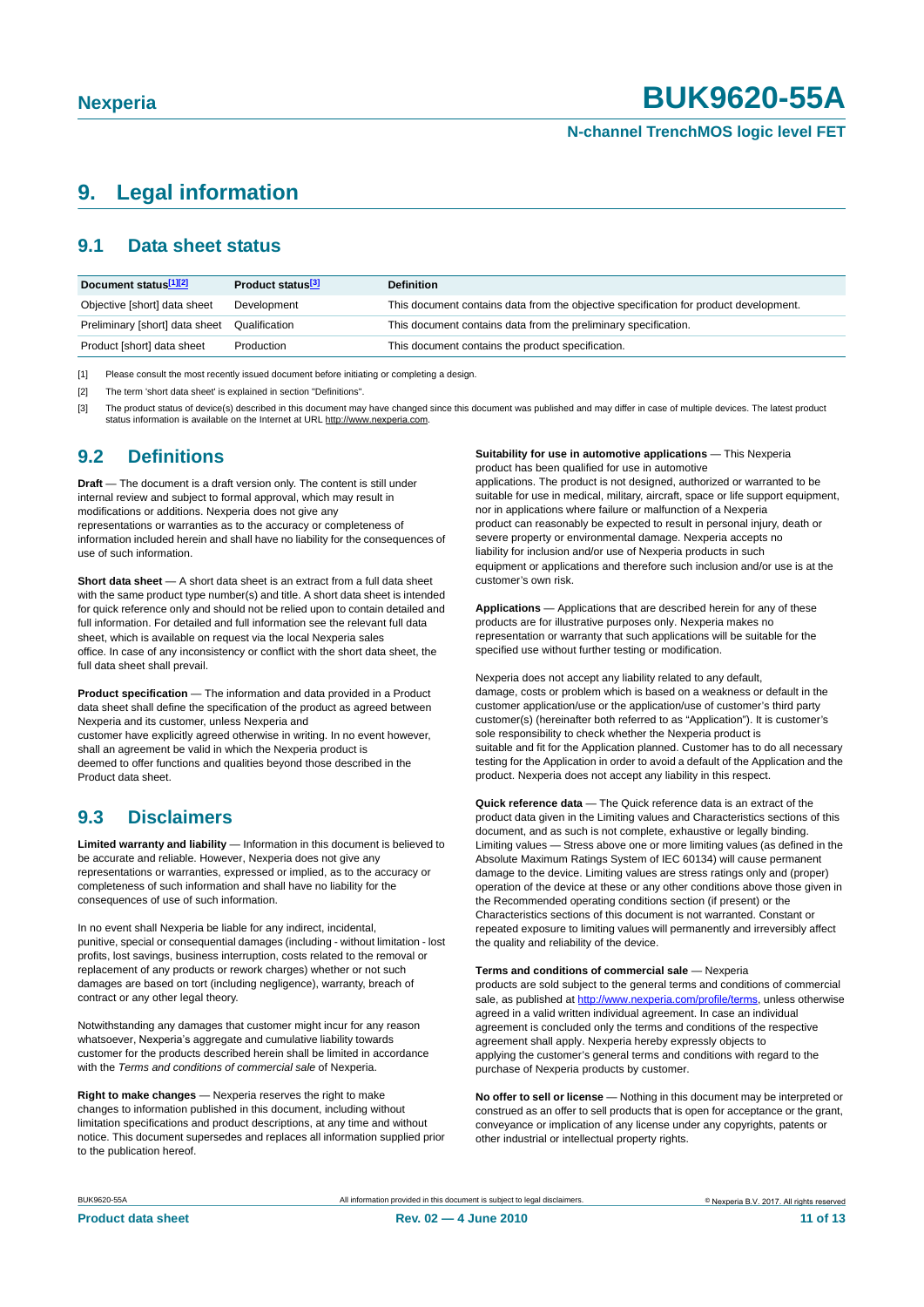**Export control** — This document as well as the item(s) described herein may be subject to export control regulations. Export might require a prior authorization from national authorities.

# <span id="page-11-0"></span>**10. Contact information**

For more information, please visit: http://www.nexperia.com

<span id="page-11-1"></span>For sales office addresses, please send an email to: salesaddresses@nexperia.com